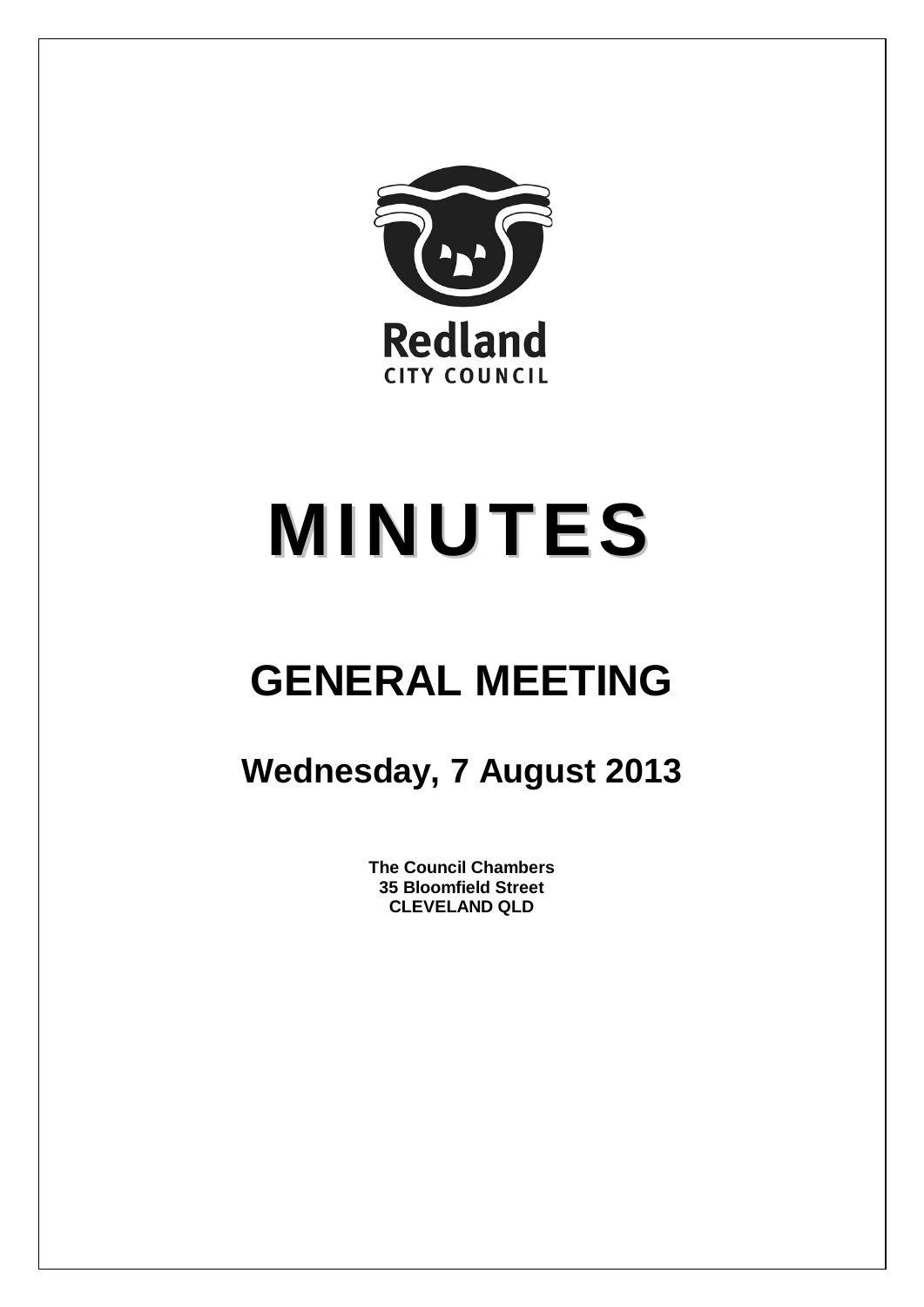#### **Table of Contents**

| Item         |      | <b>Subject</b>                                                                                                 | Page No |
|--------------|------|----------------------------------------------------------------------------------------------------------------|---------|
| 1            |      |                                                                                                                |         |
| $\mathbf{2}$ |      |                                                                                                                |         |
| 3            |      |                                                                                                                |         |
|              | 3.1  | RECOGNITION OF THE LATE ALFRED MARTIN OF NORTH                                                                 |         |
| 4            |      | RECORD OF ATTENDANCE AND LEAVE OF ABSENCE 4                                                                    |         |
| 5            |      |                                                                                                                |         |
|              | 5.1  |                                                                                                                |         |
| 6            |      | <b>MATTERS OUTSTANDING FROM PREVIOUS COUNCIL MEETING</b>                                                       |         |
|              | 6.1  | PETITION (DIVISION 4) REQUEST TO REOPEN NORFOLK BEACH                                                          |         |
|              | 6.2  |                                                                                                                |         |
| 7            |      |                                                                                                                |         |
| 8            |      |                                                                                                                |         |
|              | 8.1  | PETITION (CR HEWLETT - DIV 4) COMMENTS AND OBJECTIONS                                                          |         |
| 9            |      |                                                                                                                |         |
|              |      |                                                                                                                |         |
| 10           |      | <b>DECLARATION OF MATERIAL PERSONAL INTEREST OR</b><br><b>CONFLICT OF INTEREST ON ANY ITEMS OF BUSINESS  6</b> |         |
| 11           |      | <b>MOTION TO ADJOURN GENERAL MEETING FOR THE CONDUCT</b>                                                       |         |
| 12           |      |                                                                                                                |         |
| 13           |      | <b>ADOPTION OF COMMITTEE MEETING REPORT &amp;</b>                                                              |         |
|              | 13.1 | COORDINATION COMMITTEE MEETING - 7 AUGUST 2013                                                                 |         |
| 14           |      |                                                                                                                |         |
|              | 14.1 |                                                                                                                |         |
| 15           |      | NOTICES OF MOTION TO REPEAL OR AMEND RESOLUTIONS?                                                              |         |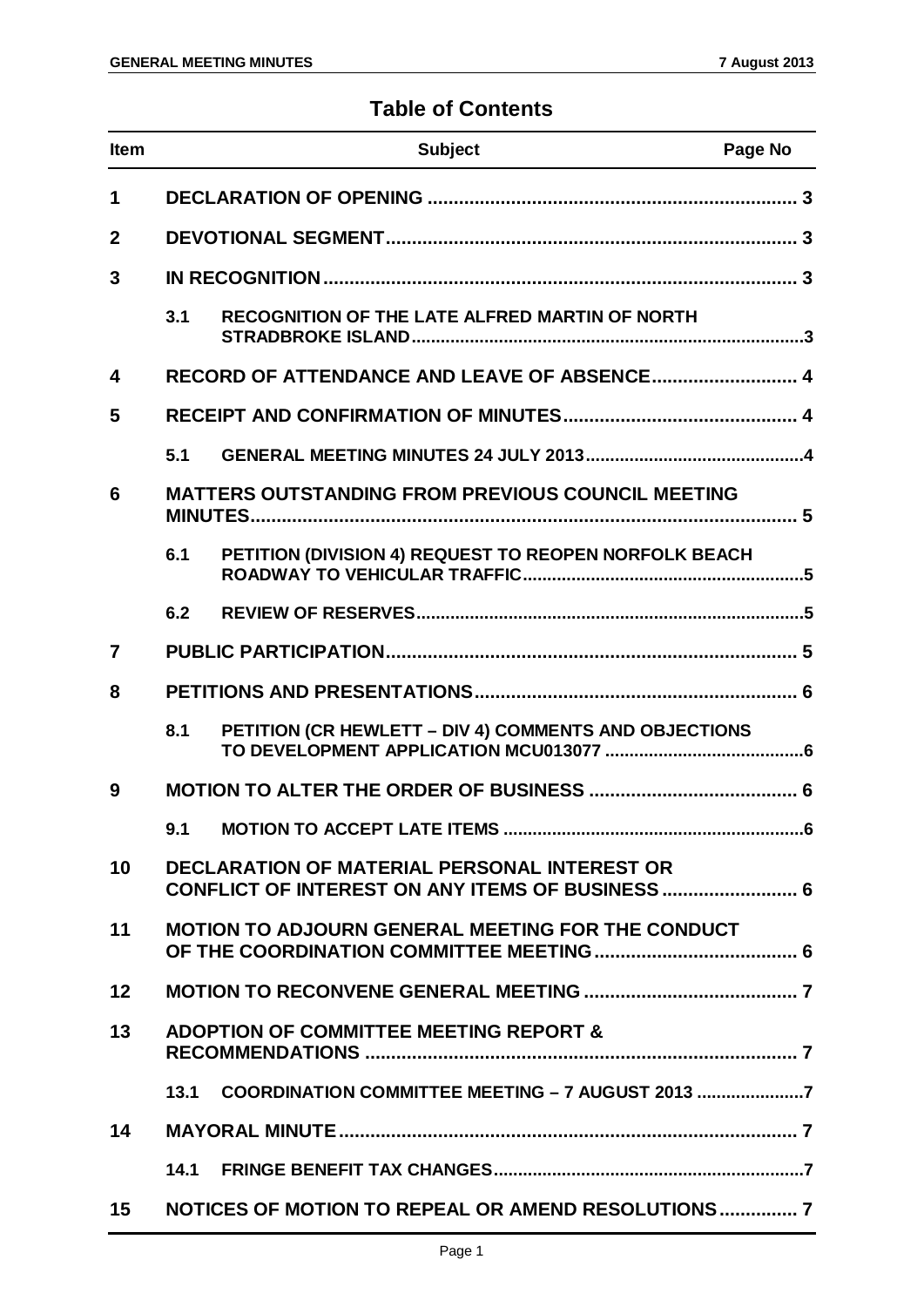| 16              |  |                                                        |  |
|-----------------|--|--------------------------------------------------------|--|
| 17              |  |                                                        |  |
|                 |  |                                                        |  |
|                 |  | 17.1.1 ASBESTOS MANAGEMENT AND REGULATION IN           |  |
|                 |  |                                                        |  |
|                 |  |                                                        |  |
| 18              |  |                                                        |  |
|                 |  | 18.1 PARKING AT 'ONE MILE' NORTH STRADBROKE ISLAND  18 |  |
| 19              |  |                                                        |  |
|                 |  |                                                        |  |
| 20 <sub>2</sub> |  |                                                        |  |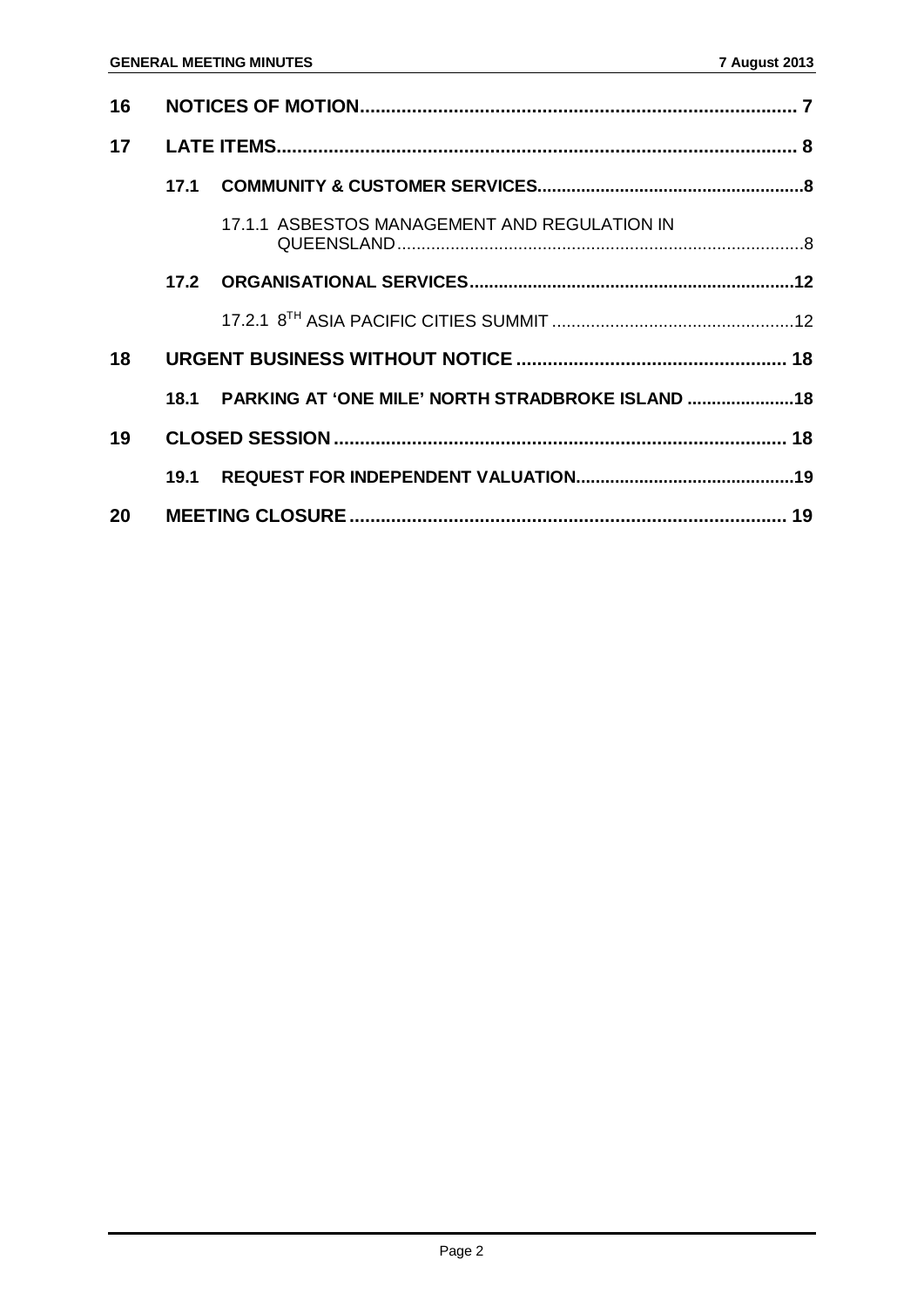#### <span id="page-3-0"></span>**1 DECLARATION OF OPENING**

The Mayor declared the meeting open at 10.35am and acknowledged the Quandamooka people, who are the traditional custodians of the land on which Council meets.

The Mayor also paid Council's respect to their elders, past and present, and extended that respect to other indigenous Australians who are present.

#### <span id="page-3-1"></span>**2 DEVOTIONAL SEGMENT**

Pastor Paul Curtis, Victoria Point Baptist and member of the Ministers' Fellowship led Council in a brief devotional segment.

#### <span id="page-3-2"></span>**3 IN RECOGNITION**

#### <span id="page-3-3"></span>**3.1 RECOGNITION OF THE LATE ALFRED MARTIN OF NORTH STRADBROKE ISLAND**

Today we pay homage to the late Mr Alfred Martin who served the Queensland Government for 40 years as the chief engineer on the 'Kaboora', a Queensland Government steamer, plying the steamer between Cleveland, Peel Island and Dunwich.

I also acknowledge that his daughter, Aunty Rose Borey, and descendents of the Martin family who are in Council Chambers today. Aunty Rose, a quiet and gracious woman, made the application to RCC to rename the road in honour of her late father.

Mr Martin was a highly competent boat-man and admired for navigating his launch through every kind of weather as he delivered mail and provisions. He was renowned for rescuing shipwrecked survivors and transporting expectant mothers or sick passengers to the mainland hospital often in treacherous conditions. On occasions he risked his own life to rescue people in danger and estimated he had sailed more than half a million miles on Moreton Bay.

Mr Martin's son, Anthony succeeded him as chief engineer, and is the third generation of the Martin family to be a Government boat-man.

Mr Martin was described in a written testament "as absolutely honest, dependable and loyal" and today Council honour to his memory by renaming a road Martin Way.

The renaming of Trans Island Link Road to Martin Way is a very fitting acknowledgment of the local Aboriginal people's continuous connection to the North Stradbroke Island, traditionally known as Minjerribah.

#### **MOTION TO SUSPEND STANDING ORDERS**

Moved by: Cr C Ogilvie

That Standard Orders be suspended at 10.43am to allow Aunty Rose Borey of Dunwich, North Stradbroke Island to reply to the Mayor's recognition of her father.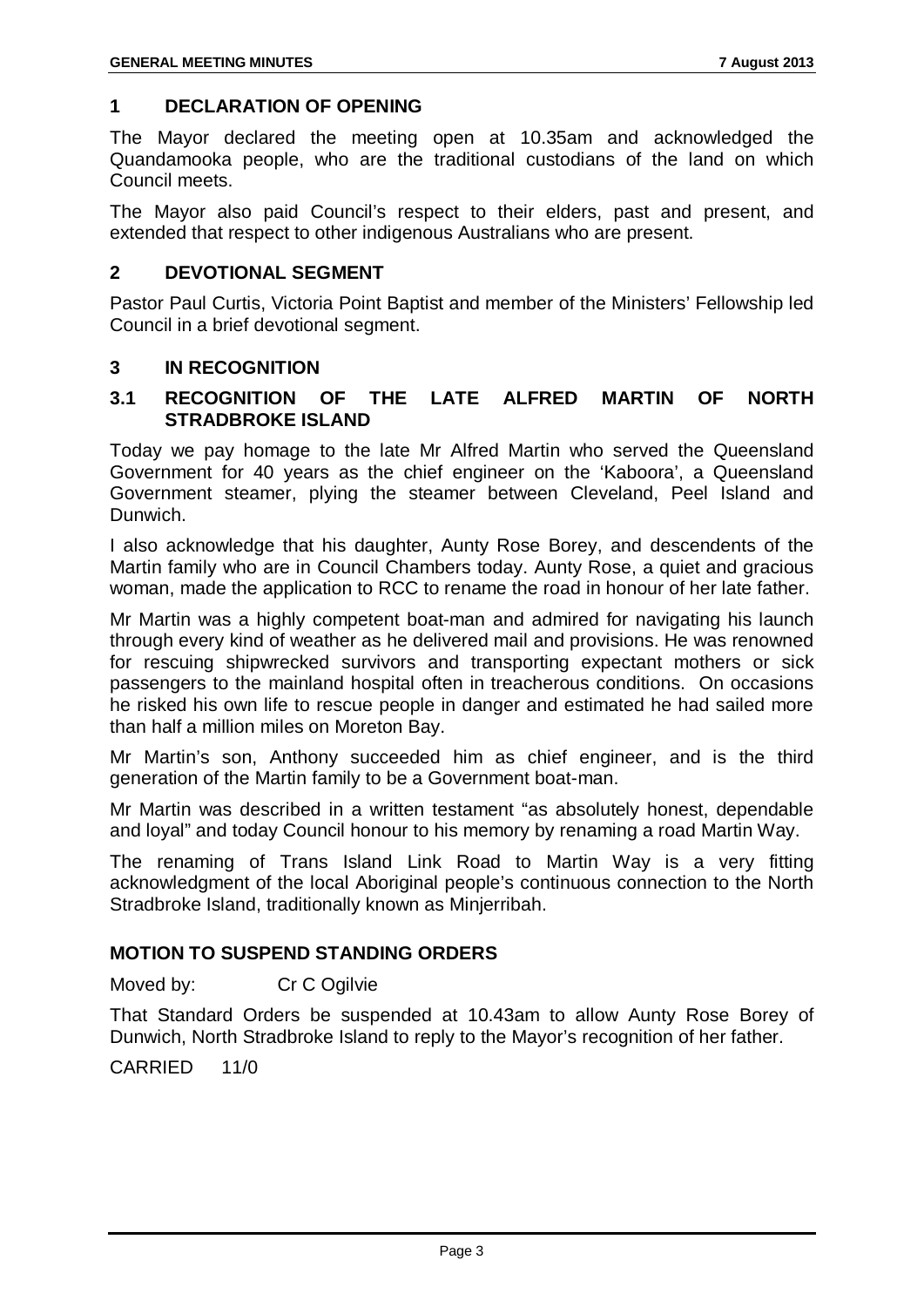#### **MOTION TO RESUME STANDING ORDERS**

| Moved by:    | Cr C Ogilvie |
|--------------|--------------|
| Seconded by: | Cr P Bishop  |

That Council resume Standing Orders at 10.52am.

CARRIED 11/0

#### <span id="page-4-0"></span>**4 RECORD OF ATTENDANCE AND LEAVE OF ABSENCE**

#### **MEMBERS PRESENT:**

| Mayor – left meeting at 12.05pm      |
|--------------------------------------|
| Deputy Mayor & Councillor Division 8 |
| <b>Councillor Division 1</b>         |
| <b>Councillor Division 2</b>         |
| <b>Councillor Division 3</b>         |
| <b>Councillor Division 4</b>         |
| <b>Councillor Division 5</b>         |
| <b>Councillor Division 6</b>         |
| <b>Councillor Division 7</b>         |
| <b>Councillor Division 9</b>         |
| <b>Councillor Division 10</b>        |
|                                      |

#### **EXECUTIVE LEADERSHIP GROUP:**

| Mr B Lyon    | <b>Chief Executive Officer</b>                           |
|--------------|----------------------------------------------------------|
| Mr N Clarke  | <b>General Manager Organisational Services</b>           |
| Mrs L Rusan  | <b>General Manager Community &amp; Customer Services</b> |
| Mr G Soutar  | General Manager Infrastructure & Operations              |
| Mr G Holdway | <b>Chief Financial Officer</b>                           |

#### **MINUTES:**

Mrs J Parfitt Team Leader Corporate Meetings & Registers

#### <span id="page-4-1"></span>**5 RECEIPT AND CONFIRMATION OF MINUTES**

#### <span id="page-4-2"></span>**5.1 GENERAL MEETING MINUTES 24 JULY 2013**

#### **COUNCIL RESOLUTION**

**Moved by: Cr M Edwards Seconded by:** 

**That the Minutes of the General Meeting of Council held on 24 July 2013 be confirmed.**

General Meeting Minutes 24 July 2013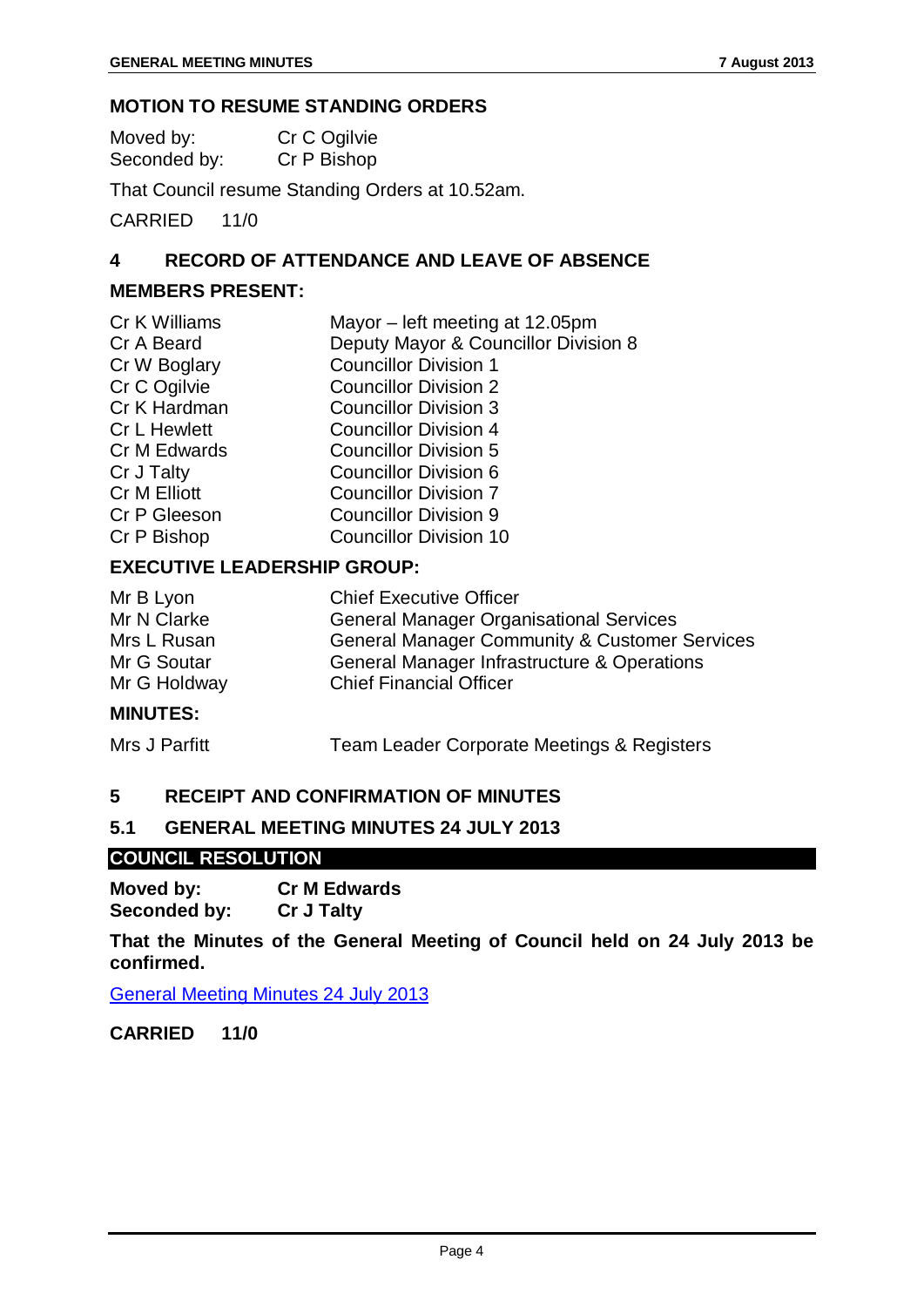#### <span id="page-5-0"></span>**6 MATTERS OUTSTANDING FROM PREVIOUS COUNCIL MEETING MINUTES**

The Chief Executive Officer presented the following items for noting:

#### <span id="page-5-1"></span>**6.1 PETITION (DIVISION 4) REQUEST TO REOPEN NORFOLK BEACH ROADWAY TO VEHICULAR TRAFFIC**

At the General Meeting on 5 June 2013 Council resolved that the petition, which reads as follows, be received and referred to a Committee or officer for consideration and a report to the local government and that the principal petitioner be advised in writing accordingly.

*Request for Council to "reopen Norfolk Beach roadway to vehicular traffic in accordance with the Coochiemudlo Island Land Management Plan 2004 until the sealed and signposted Victoria Parade East is completed to connect with Victoria Parade South.*

A report addressing this matter will be presented to an ensuing Coordination Committee Meeting.

#### <span id="page-5-2"></span>**6.2 REVIEW OF RESERVES**

At the General Meeting on 19 June 2013 Council resolved to defer this item to the August Coordination Committee Meeting.

#### <span id="page-5-3"></span>**7 PUBLIC PARTICIPATION**

#### **MOTION TO ADJOURN MEETING**

| Moved by:    | Cr P Bishop  |
|--------------|--------------|
| Seconded by: | Cr L Hewlett |

That Council adjourn the meeting for a 15 minute public participation segment.

#### CARRIED 11/0

- Mr E Davies representing residents of retirement village 'Lifestyle Estates' at Victoria point, addressed Council in relation to Development Application MCU013077.
- Mr G Wood of Cleveland and commercial fisherman, addressed Council in relation to assessment of his application for a Home Based Business.

#### **MOTION TO RESUME MEETING**

| Moved by:    | <b>Cr M Elliott</b> |
|--------------|---------------------|
| Seconded by: | Cr P Bishop         |

That the meeting proceedings resume.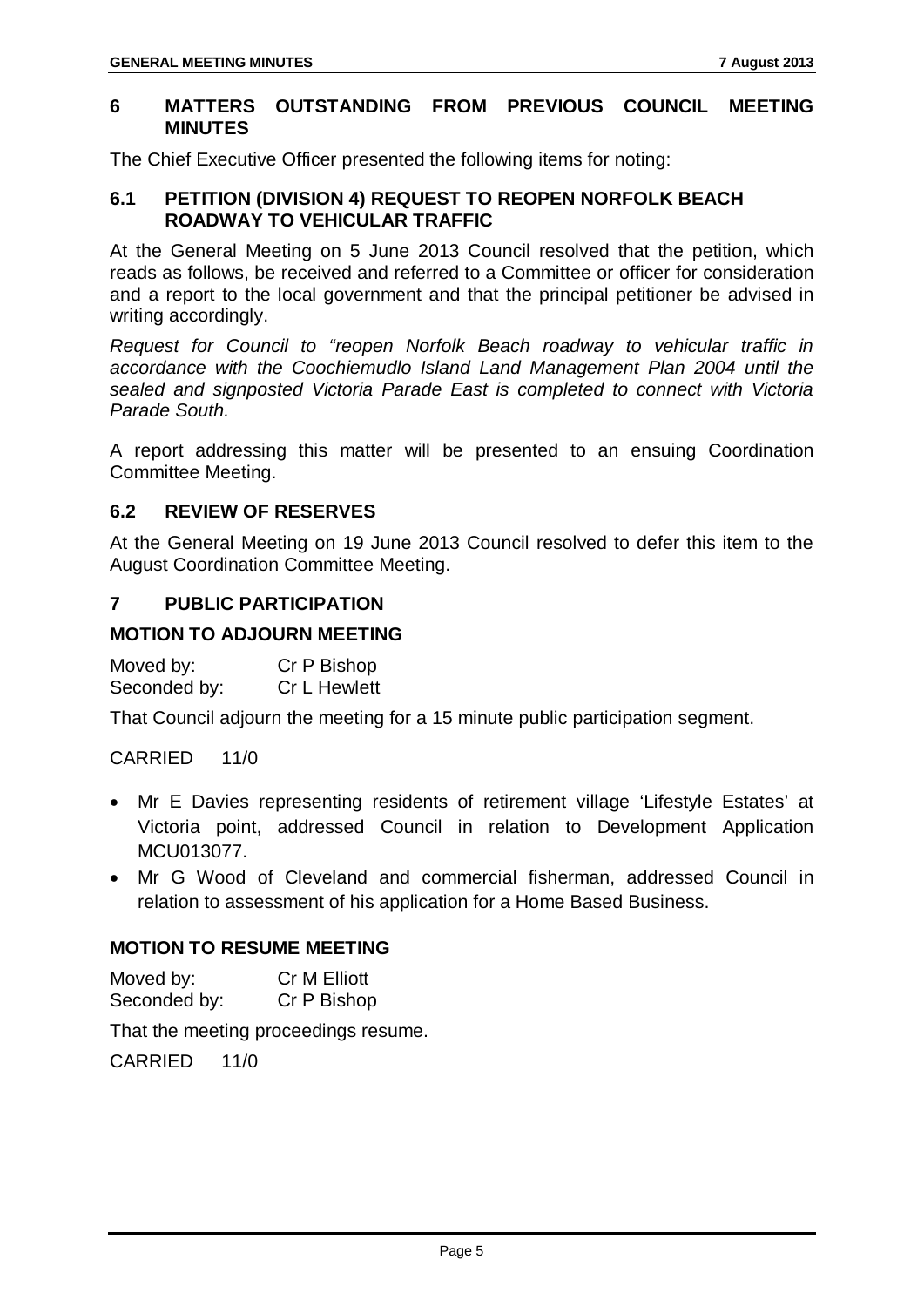#### <span id="page-6-0"></span>**8 PETITIONS AND PRESENTATIONS**

#### <span id="page-6-1"></span>**8.1 PETITION (CR HEWLETT – DIV 4) COMMENTS AND OBJECTIONS TO DEVELOPMENT APPLICATION MCU013077**

#### **COUNCIL RESOLUTION**

**Moved by: Cr L Hewlett Seconded by: Cr J Talty**

**That Council resolve that the petition, which reads as follows, be received and referred to the City Planning and Assessment Group for consideration as part of the application process.**

*"That Council consider the attached comments, submissions and objections in regard to Development Application MCU013077."*

**CARRIED 11/0**

<span id="page-6-2"></span>**9 MOTION TO ALTER THE ORDER OF BUSINESS**

#### <span id="page-6-3"></span>**9.1 MOTION TO ACCEPT LATE ITEMS**

#### **COUNCIL RESOLUTION**

**Moved by: Cr M Elliott Seconded by: Cr P Bishop**

**That the following late items be received:**

- **1. Asbestos Management and Regulation in Queensland, discussed as Item 17.1.1; and**
- **2. 8TH Asia Pacific Cities Summit, discussed as Item 17.2.1.**

#### **CARRIED 11/0**

<span id="page-6-4"></span>**10 DECLARATION OF MATERIAL PERSONAL INTEREST OR CONFLICT OF INTEREST ON ANY ITEMS OF BUSINESS**

Nil

#### **COUNCILLOR ABSENCES DURING MEETING**

Cr Bishop left the meeting at 12.01pm and returned at 12.03pm during discussion on Item 19.1.

Cr Williams left the meeting at 12.05pm during discussion on Item 19.1.

#### <span id="page-6-5"></span>**11 MOTION TO ADJOURN GENERAL MEETING FOR THE CONDUCT OF THE COORDINATION COMMITTEE MEETING**

#### **COUNCIL RESOLUTION**

**Moved by: Cr P Bishop Seconded by:** 

**That the meeting be adjourned at 11.06am to enable the conduct of the Coordination Committee meeting.**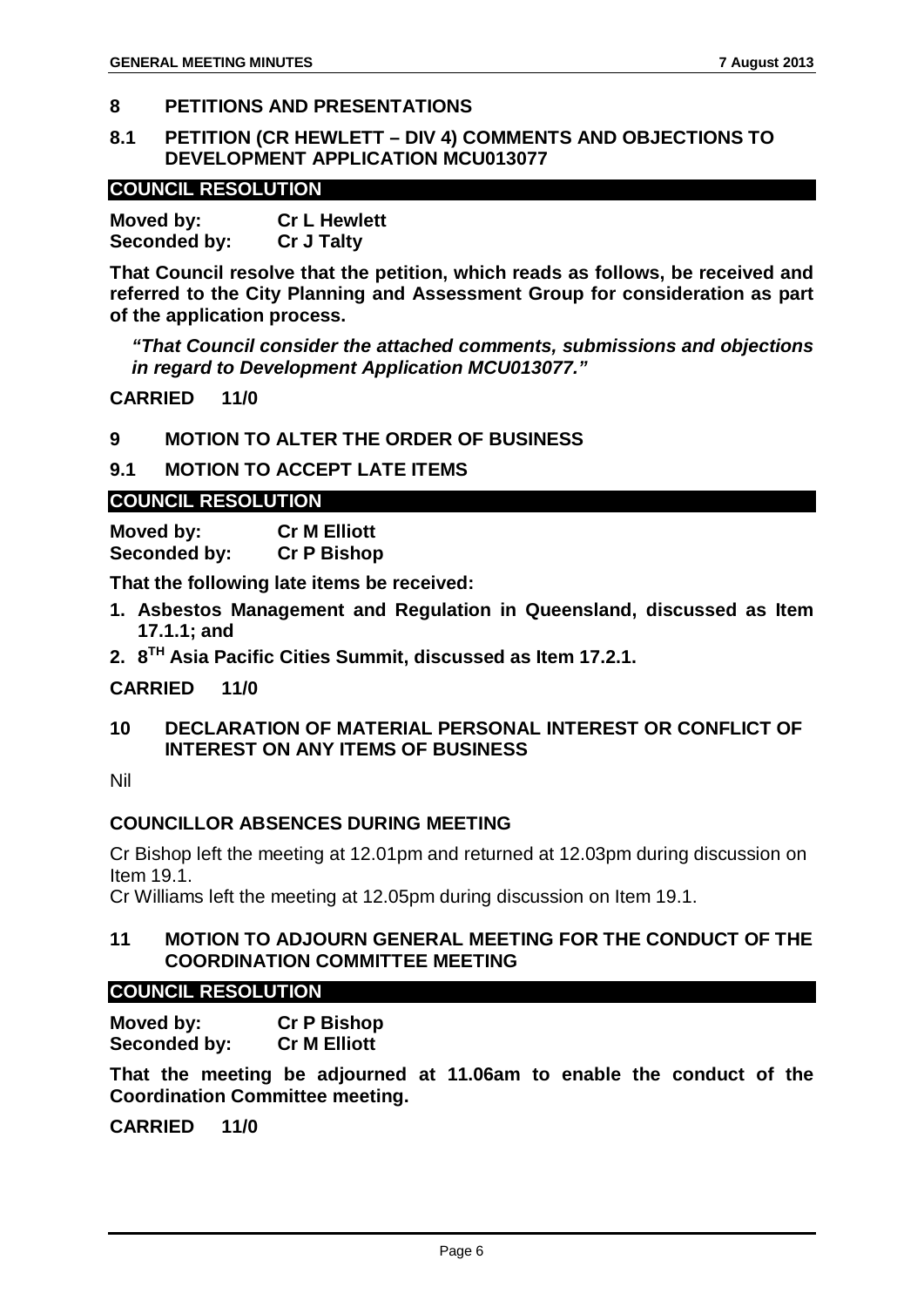#### <span id="page-7-0"></span>**12 MOTION TO RECONVENE GENERAL MEETING**

#### **COUNCIL RESOLUTION**

**Moved by: Cr M Elliott Seconded by:** 

**That the General Meeting be reconvened at 11.16am.**

**CARRIED 11/0**

#### <span id="page-7-1"></span>**13 ADOPTION OF COMMITTEE MEETING REPORT & RECOMMENDATIONS**

<span id="page-7-2"></span>**13.1 COORDINATION COMMITTEE MEETING – 7 AUGUST 2013**

#### **COUNCIL RESOLUTION**

**Moved by: Cr P Bishop Seconded by:** 

**That the Report and Recommendations of the Coordination Committee meeting held 7 August 2013 be adopted.**

**Coordination Committee Report 7 August 2013**

**CARRIED 11/0**

<span id="page-7-3"></span>**14 MAYORAL MINUTE**

#### <span id="page-7-4"></span>**14.1 FRINGE BENEFIT TAX CHANGES**

#### **COUNCIL RESOLUTION**

#### **Moved by: Cr K Williams**

**That Council resolve to write to Prime Minister Kevin Rudd and Opposition Leader Tony Abbott asking them to exempt local government from any fringe benefit tax (FBT) changes, or to commit to a review of proposed changes, to remove or limit the impact of any FBT change on local government.**

**CARRIED 11/0**

#### <span id="page-7-5"></span>**15 NOTICES OF MOTION TO REPEAL OR AMEND RESOLUTIONS**

Nil

<span id="page-7-6"></span>**16 NOTICES OF MOTION**

Nil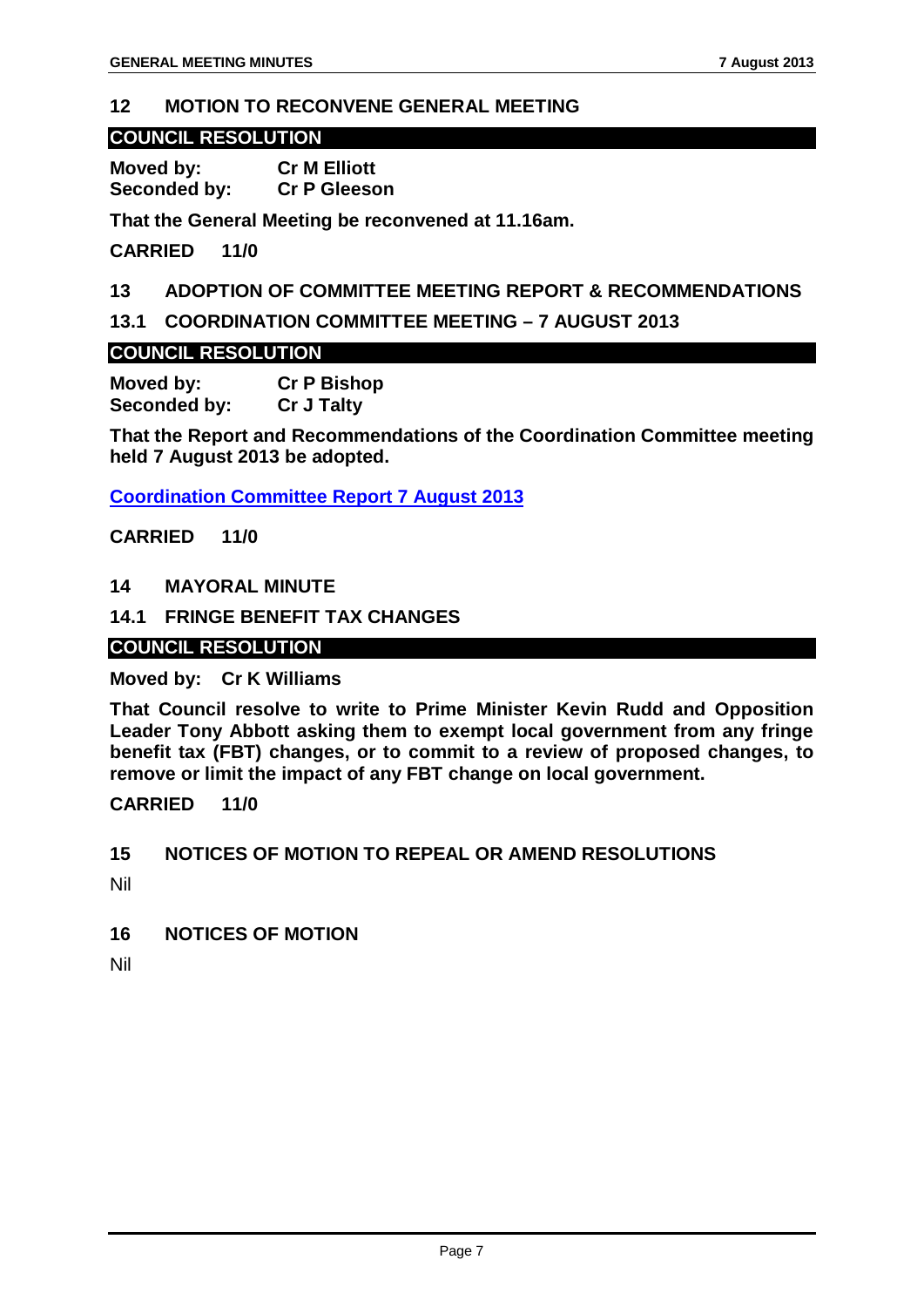#### <span id="page-8-0"></span>**17 LATE ITEMS**

#### <span id="page-8-1"></span>**17.1 COMMUNITY & CUSTOMER SERVICES**

#### <span id="page-8-2"></span>**17.1.1 ASBESTOS MANAGEMENT AND REGULATION IN QUEENSLAND**

| <b>Dataworks Filename:</b> | <b>LUP EP&amp;D Community Standards - Reports to</b> |
|----------------------------|------------------------------------------------------|
|                            | <b>Committee</b>                                     |

**Attachment: Correspondence from LGAQ Asbestos Submission**

**Authorising Officer:**

|                             | <b>Louise Rusan</b><br><b>General Manager Community &amp; Customer</b><br><b>Services</b> |
|-----------------------------|-------------------------------------------------------------------------------------------|
| <b>Responsible Officer:</b> | <b>Gary Photinos</b><br><b>Group Manager Environment and Regulation</b>                   |
| <b>Author:</b>              | <b>Jen Gisler</b><br><b>Service Manager Health &amp; Environment</b>                      |

#### **PURPOSE**

The purpose of this report is to delegate authority to the Chief Executive Officer to make a Council submission to the Local Government Association of Queensland (LGAQ) on the regulation and management of asbestos in non-workplace settings.

#### **BACKGROUND**

The Attorney-General and Minister for Justice, the Honourable Jarrod Bleijie, is consulting with Local Government through the LGAQ on finalising a State-wide Strategic Plan for the Safe Management of Asbestos. The state is looking for a response by  $15<sup>th</sup>$  August 2013.

For some time the issue of asbestos management and regulation in Queensland has been of concern. The release of the "The Asbestos Report" by the Queensland Ombudsman in March 2013 has resulted in the Queensland Government reviewing and accepting the recommendations made by this report.

The investigation by the Ombudsman was undertaken to respond to concerns about the lack of coordination of responses to asbestos across a number of different issues and in a range of circumstances. The Ombudsman states that the regulation of asbestos is undertaken in a "complex regulatory framework that at present suffers from a lack of strategic oversight and coordination" [QLD Ombudsman: 2013: foreword].

In most cases the regulation of asbestos falls to the Department of Justice and Attorney General, through Workplace Health and Safety Queensland. The regulation of asbestos in non-workplace settings has however, fallen to the Department of Health, through the *Public Health Act 2005*, public health risk provisions.

In 2005, Queensland Health introduced the *Public Health Act*, and devolved the responsibility for administration and enforcement of local government public health risks. These public health risks included designated pests such as vermin,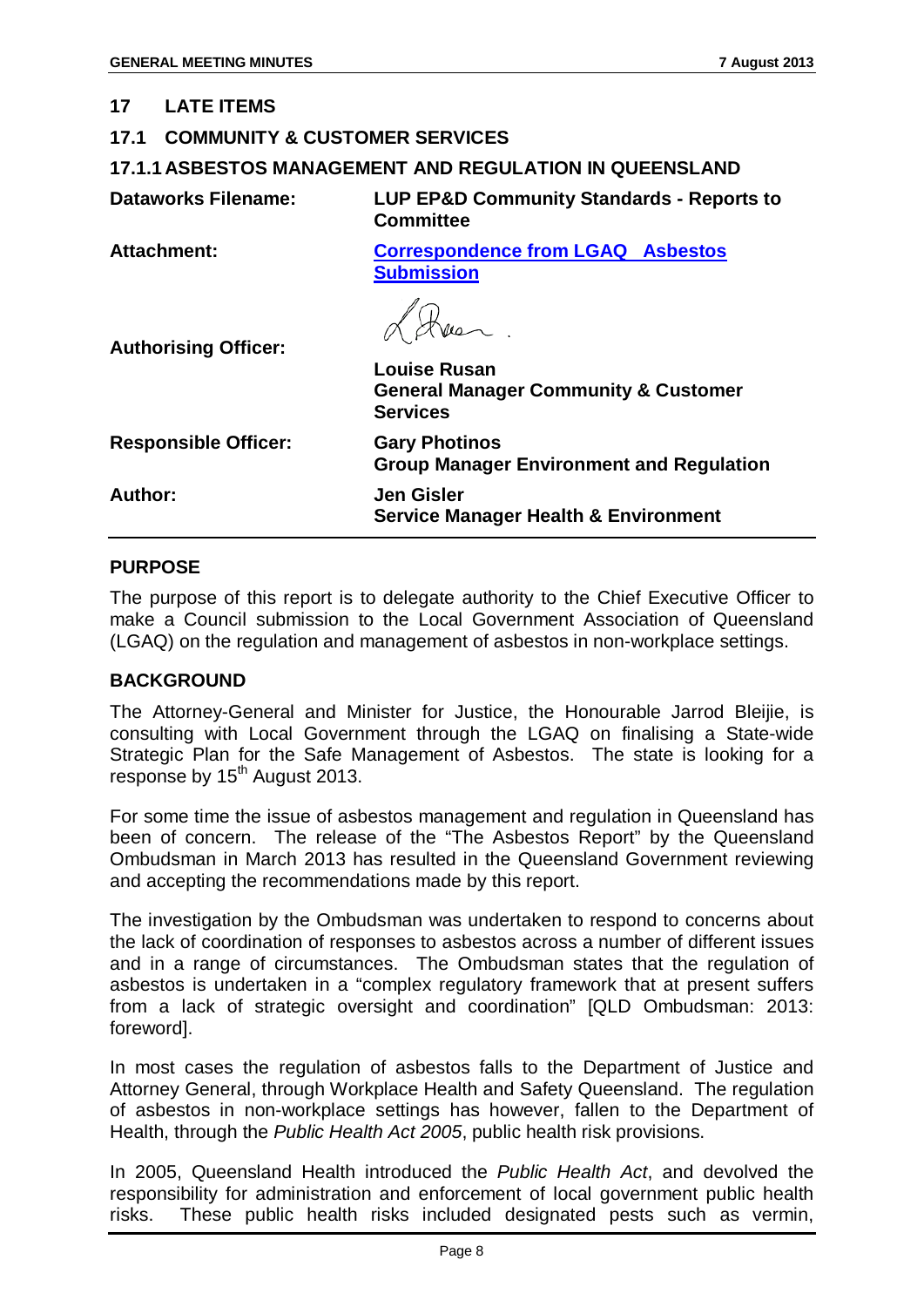mosquitoes and went on to include "a dispersal or release of a by-product of manufacturing, construction, repair, alteration, cleaning or demolition work at a place other than a workplace". This includes the management of asbestos in nonworkplace settings where activity being conducted may lead to the dispersal for Asbestos containing materials (ACM).

Councils have experienced a large number of issues with administering and enforcing these requirements due to the complex and sensitive nature of asbestos regulation, the lack of available training for local government environmental health officers, the confusion in delegated responsibilities, the lack of clarity and direction from the state, the lack of tools for enforcement and cost recovery, financial risk to Councils as well as the inability for Councils to obtain insurance for both professional indemnity and for employees generally to carry out work in and around ACM.

Councils, through the LGAQ have been campaigning for some time for these issues to be resolved satisfactorily.

As an interim measure, Council's have been referring these investigations to QLD Health to undertake on behalf of Local Government under Section 14 of the *Public Health Act 2005*, where the State and Local Government administer the Act in partnership. It is understood that there has been no cost placed onto Local Governments by QLD health for undertaking these functions.

While most of the Asbestos Report focuses on the broader regulation of asbestos, including in workplaces, transport of asbestos, and general state agency coordination the minor part that affects local government was raised.

Recommendation 15 of the Asbestos report states:

"The Director General of Queensland Health-

- a. Work with councils to resolve whether asbestos should remain a local government public health risk as defined by the PH Act; and
- b. Take steps to implement this agreed approach" [QLD Ombudsman: 2013:35].

#### **ISSUES**

The LGAQ has maintained that asbestos management and regulation should be the responsibility of the State, but has been negotiating with the State Government in relation to the matter and has received an undertaking from the State that they will alter the regulatory arrangements by:

- Proposing to train council officers for asbestos administration and enforcement;
- Seeking to provide a statutory indemnity under the *Public Health Act* for administration and enforcement of all local government public health risks;
- Providing broader cost recovery options for local government against both the owner of the property and the occupier of the property.

LGAQ is seeking a position from Council in relation to how it would like the LGAQ to proceed.

It is encouraging that the State is now prepared to work with local governments to ensure the concerns are addressed in relation to indemnity, training and cost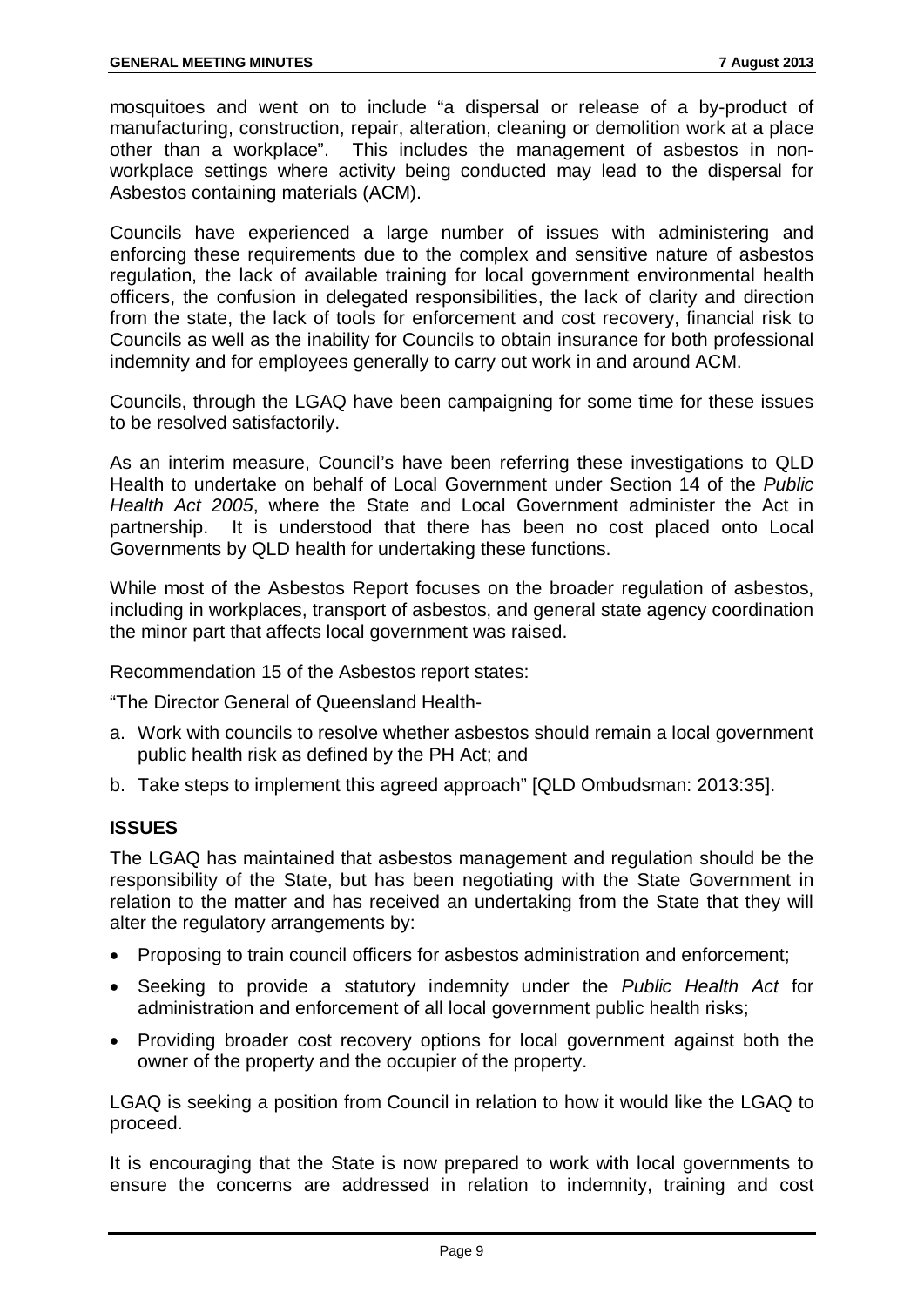recovery. This engagement will be beneficial to local government in dealing with the devolution of other responsibilities under the *Public Health Act*.

However, a coordinated, whole of government solution with a planned and proactive approach and consistent coordination is required, and recommended by the Asbestos report. The role of Local Government in asbestos regulation and management must be considered, and it is clear that a role exists, in relation to informing and educating communities and responding and reacting to Asbestos waste issues during and after a disaster event.

However, in relation to the enforcement of the Public Health Act provisions in relation to public health risks from Asbestos in non-workplace settings belongs with the agency that can coordinate responses consistently and respond to the risks by delivering the right message around the risks that are involved.

To ensure that considered and timely feedback is provided to the LGAQ it is necessary for Council to develop a submission with specific feedback to the following questions:

- 1. Should the LGAQ support altering the current administration and enforcement arrangements around domestic asbestos-related provisions of the Public Health Act?
- 2. If the Government implements its proposed policy, will the following changes be sufficient to protect Council and effectively administer the responsibility?
	- a. Inclusion of a statutory indemnity under the Public Health Act covering the administration and enforcement of all local government public health risks.
	- b. The provision of training for local government officers by State Government officers qualified to do so from either Work Place Health and Safety QLD or Queensland Health on an as needs basis for asbestos and other local government public health risks.
	- c. Application at a minimum of the cost recovery provisions of the Local Government Act and City of Brisbane Act to Public Health Act enforcement, and preferably a standalone clean-up fund.

#### **STRATEGIC IMPLICATIONS**

The devolution arrangements in relation to the administration and enforcement of the public health risks associated with Asbestos in non-workplace settings may impact Councils environmental health services.

#### **Legislative Requirements**

Section 11 of the *Public Health Act 2005* states that "a dispersal or release of a byproduct of manufacturing, construction, repair, alteration, cleaning or demolition work at a place other than a workplace" is a Local Government Public Health risk, effectively devolving the responsibility for administering and enforcing the requirements to Local Government.

#### **Risk Management**

The involvement of Council in Asbestos places Council at the risk of both potential liability concerns, and concerns in relation to Council employees working situations where uncontrolled dispersal of asbestos containing material is occurring or has occurred.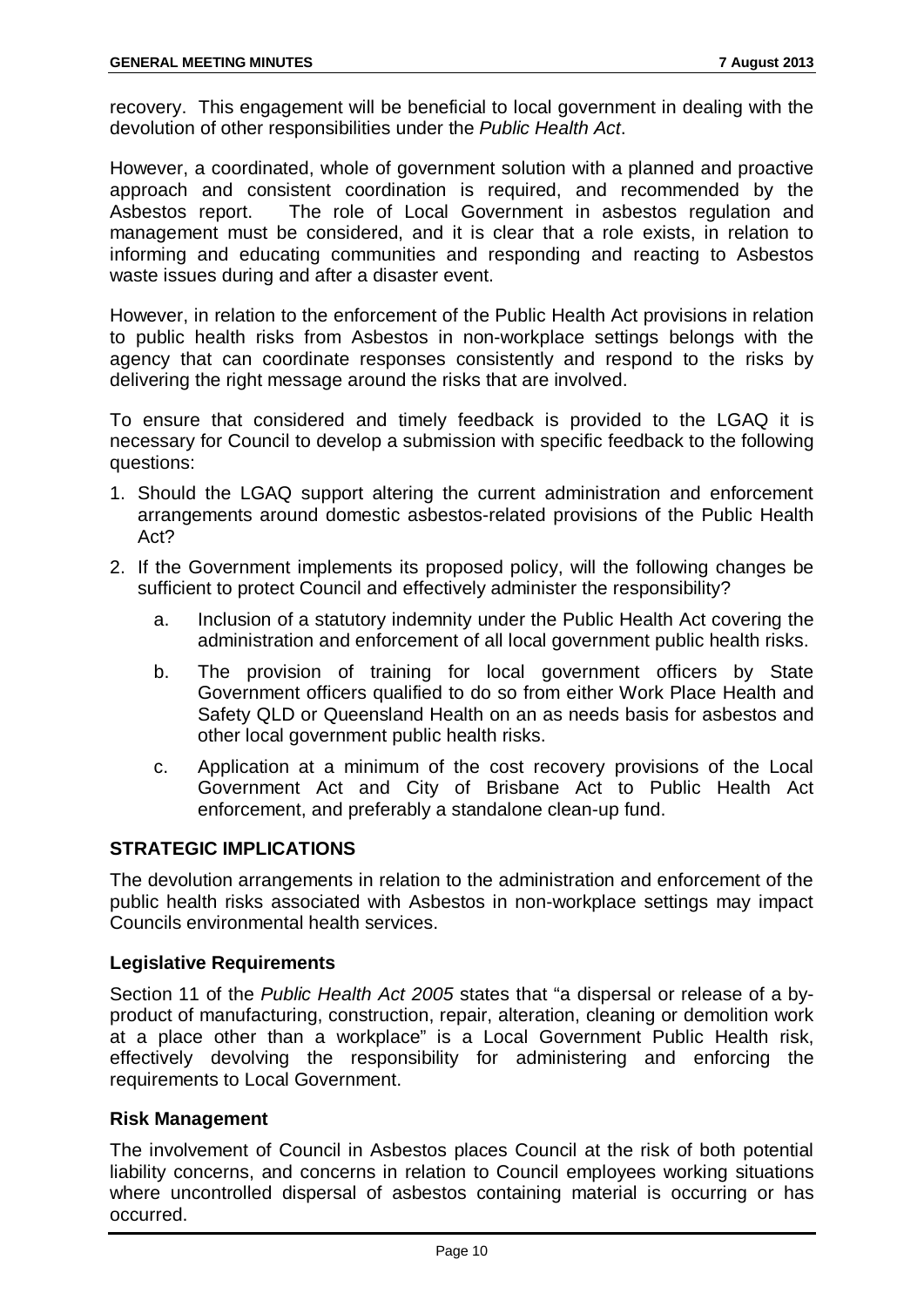#### **Financial**

There are resource implications for taking on this added responsibility as these investigations are often complex and costly to conduct.

#### **People**

There are implications for Council's employees in relation to workload and personal risk.

#### **Environmental**

The management of asbestos by government positively impacts the environment.

#### **Social**

There are no social impacts.

#### **Alignment with Council's Policy and Plans**

Corporate Plan 2010- 2015

- 7. Strong and Connected communities
- 7.3 Increase community safety, health and wellbeing by planning and delivering programs, services, partnerships, regulations and education.

#### **CONSULTATION**

Consultation has been conducted with the Local Government Association of Queensland, the South East Queensland Food Safety and Public Health Working Group, and Council's Environmental Health Team.

#### **OPTIONS**

- 1. Council resolve to delegate to the Chief Executive Officer, to prepare a submission to the LGAQ informing them of Council's position in relation to Asbestos Regulation in Queensland.
- 2. Council resolve not to participate in preparing a submission in relation to Asbestos regulation in Queensland.

#### **OFFICER'S RECOMMENDATION/ COUNCIL RESOLUTION**

**Moved by: Cr P Gleeson Seconded by: Cr K Hardman**

**That Council resolve to delegate authority to the Chief Executive Officer, to make a submission to the Local Government Association of Queensland (LGAQ) informing them of Council's position in relation to Asbestos Regulation in Queensland.**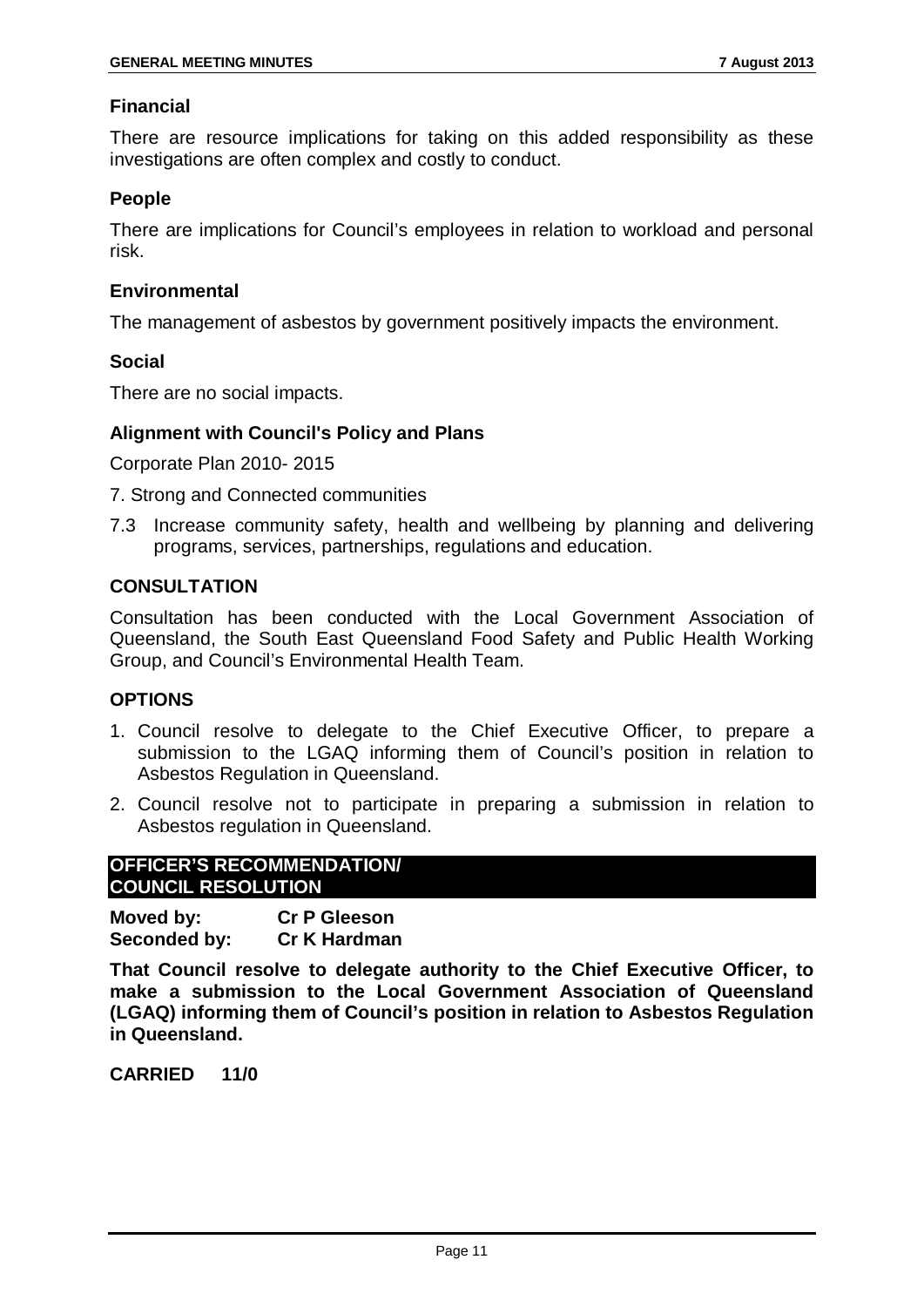<span id="page-12-1"></span><span id="page-12-0"></span>**17.2.1 8TH ASIA PACIFIC CITIES SUMMIT**

**Dataworks Filename: GOV External Conferences**

**Responsible/Authorising Officer:**

ROMNO **Nick Clarke General Manager Organisational Services**

**Author: Trevor Green Principal Advisor Corporate and Democratic Governance**

#### **PURPOSE**

The purpose of this report is to seek Council approval for the Mayor to:

- 1. Attend the 8<sup>th</sup> Asia Pacific Cities Summit (APCS) in Kaohsiung Taiwan 9-11 September 2013;
- 2. Participate in the Lord Mayoral Mission to China in conjunction with the  $8<sup>th</sup>$  Asia Pacific Cities Summit; and

Visit Redland City's Sister City Qinhuangdao City, China.

#### **BACKGROUND**

#### 8th Asia Pacific Cities Summit

The 8th Asia Pacific Cities Summit (APCS) is to be held in the city of Kaohsiung Taiwan 9-11 September 2013. The APCS is a biennial event with the objective of promoting economic growth in the Asia Pacific region and beyond. It is a platform for attendees to communicate and exchange their viewpoints and knowledge regarding business growth, investment and economic outcomes. Lately the Summit has become a medium for global businesses to enter the growing Asia Pacific markets.

Since the Summit's inception in 1996 by the Brisbane City Council, the Asia Pacific Cities Summit has been recognized as one of the premier forums for fast-tracking international city networks and new business relationships for over 100 cities in the region. APCS is not only a leading platform for regional issues, but also a generator for market cooperation between local governments and business sectors. The biennial APCS is an important occasion for business leaders, government representatives, and young professionals, attracting over 1,000 delegates from more than 100 cities. The host city alternates between Brisbane and bidding international cities. The event has been held in Brisbane, Seattle USA, Chongqing China, and Incheon South Korea.

#### Lord Mayoral Mission

In conjunction with the Asia Pacific Cities Summit, the Lord Mayor of Brisbane Graham Quirk is leading a China Business Mission from the 3-13 September 2013 to Shenzhen, Chengdu, Chongqing and Kaohsiung (Asia-Pacific Cities Summit), to support the Council of Mayors South East Queensland (COMSEQ) companies conducting business in these regions. The purpose of the mission is to explore and generate business opportunities and seek investment for the greater Brisbane region.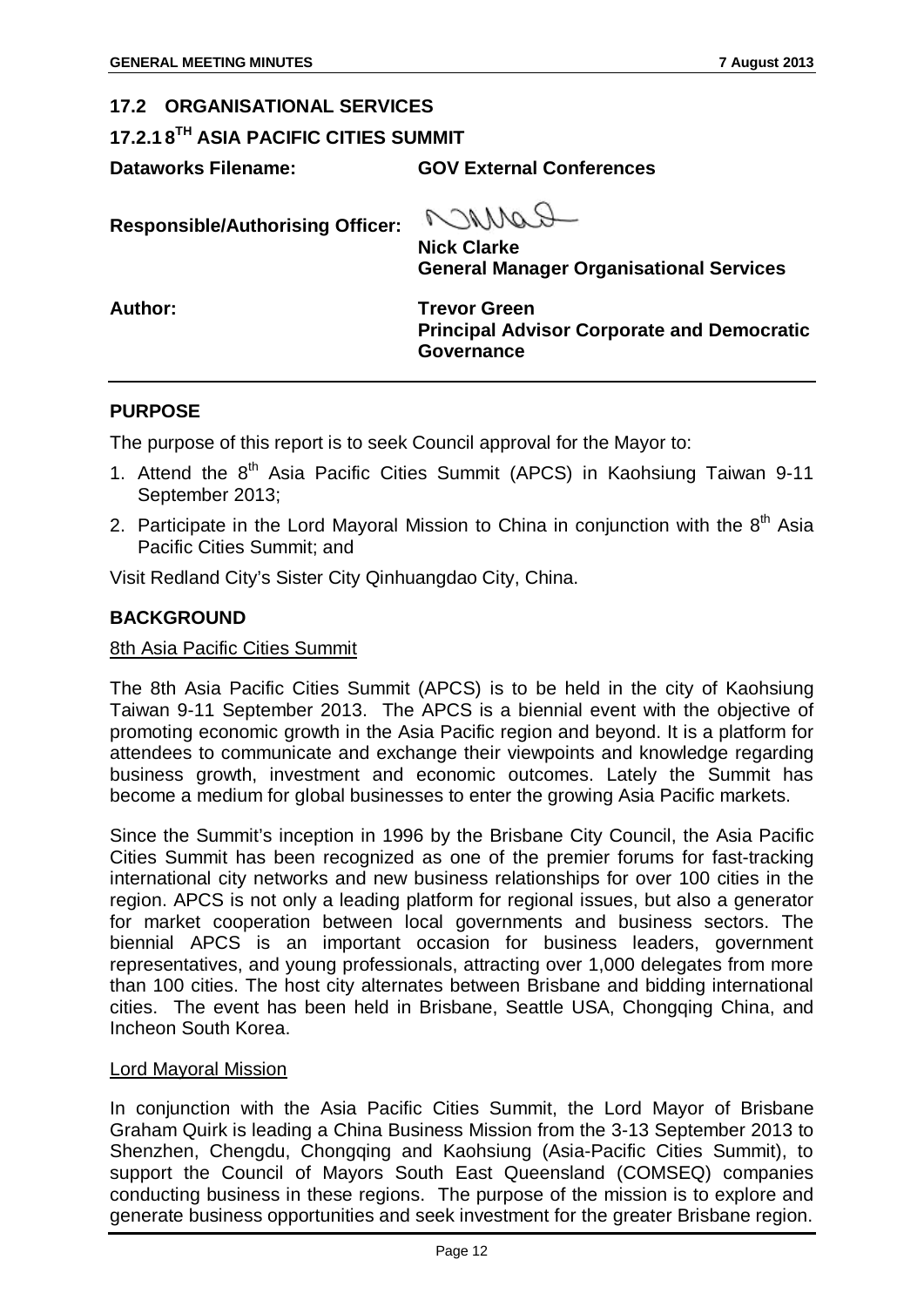#### **Sister City Visit**

Redland City Council has had a friendship agreement with Qinhuangdao City China since 2004, which was formally made into a Sister City relationship in 2009. The main purposes of a Sister City relationship are to foster economic development, education, culture and staff exchanges. The formal agreement to the relationship was based on the following:

"*equality, respect, and a mutually beneficial basis, both parties agree to promote friendly associations between citizens of the two cities and support the exchange and cooperation in the areas of economy, business, education, culture, environmental management and tourism."* (Extract from Qinhuangdao letter of Agreement August 2009).

After the 2012 Redland City Council election, Mayor Karen Williams wrote to the Mayor of Qinhuangdao and advised him that she looked forward to sharing common experiences and challenges as growing cities, and continuing the exchange of ideas and cultures as well as educational, tourism and investment opportunities.

#### **ISSUES**

#### 8th Asia Pacific Cities Summit

Under the theme 'Reshaping the Urbanomics of Cities – City Challenges and City Solutions', the 2013 APCS will focus on business growth, trade, investment and economics for participating delegates and sponsors. Attendees will gain access to a wide range of international business and civic leaders and enjoy a diverse and entertaining program including tailor made business matching and speeches from internationally recognised leaders.

The two keynote speakers for the summit are:

- 1. Former Mayor of London Ken Livingston (named 'Politician of the Year' by the Political Studies Association); and
- 2. Cher Wang, co-founder and Chairman of HTC (ranked by Forbes Magazine as the most influential woman in wireless technology).

The main objectives for the summit are:

1. Expanding Economic Development Alliances Between Cities and Business **Enterprises** 

A major objective of the Summit is the forging of strategic relationships between cities and enterprises in order to stimulate economic growth and create new business and trading opportunities.

2. Strengthen a Cooperative Alliance Network among Asia Pacific Cities

While promoting economic exchange, 2013 APCS emphasizes regional intercity cooperation. Closer collaboration between governments and nongovernmental organizations (NGOs), constructs a new model of connectivity for inter-city exchange while producing real competitive advantage for the Asia Pacific and maximum benefit for the good of the entire region.

3. Up-scaling Citizen Participation and Promoting Maximum City Growth

2013 APCS Kaohsiung will be calling on the strength of volunteers to demonstrate the cohesiveness of its NGOs and the passion of its citizens to participate at international civic functions.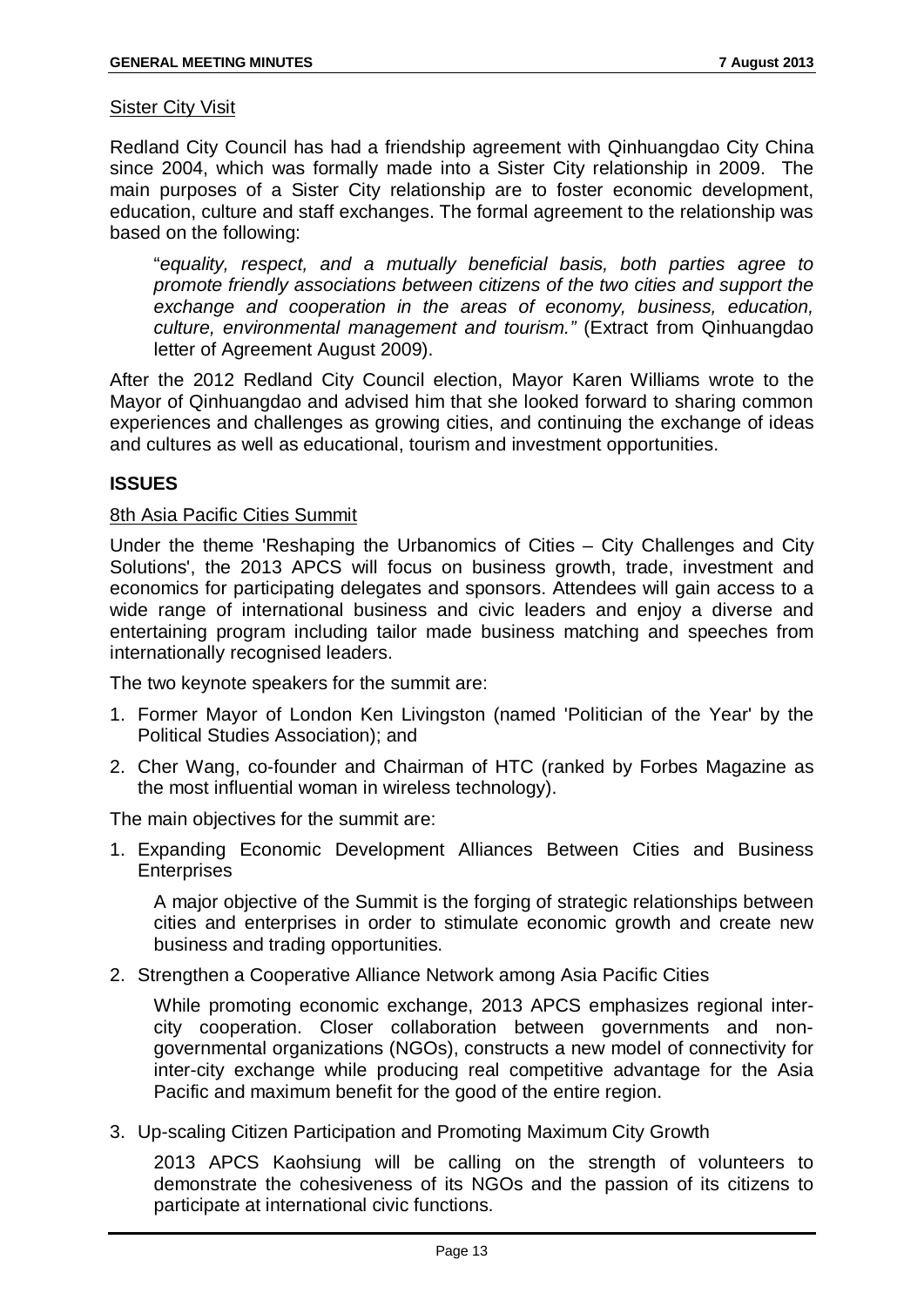As an initiative of Brisbane City Council, the three-day Asia Pacific Cities Summit plays an important role in driving economic growth for Brisbane - South East Queensland, Australia and the wider Asia Pacific region. In recognition of this, the host city of Kaoshsiung has offered the Mayors of South East Queensland:

- 1. Complimentary full registration for the 2013 Asia Pacific Cities Summit;
- 2. Complimentary economy class return airfares;
- 3. Complimentary airport transfers; and
- 4. Complimentary hotel accommodation.

Redland City has been represented at the summit in 2005, 2007, 2009 and 2011.

#### Lord Mayoral Mission

This mission represents an opportunity for Redland City Council to participate in meetings with Senior Chinese Government Officials in market briefings, business meetings and networking events.

The aim of the mission is to explore and develop trade and investment opportunities for greater Brisbane businesses and generate investment opportunities from China into the greater Brisbane region. At present, China is now the world's second largest economy by Gross Domestic Product (GDP), however, it should be noted that in 1987 China was the world's  $32<sup>nd</sup>$  largest economy. The adoption of the socialist market economy by China in 1978 has seen its GDP quadruple, with average annualised GDP growth rate of 9% over the last decade. China is now Queensland's number two merchandise trade partner, with trade valued at \$11.3 billion in 2012, up 2.9% on the previous year, with investment in Australia from China estimated at \$60.3 billion in 2010/11.

Traditionally Queensland has exported low value-added commodities to China, which has meant that Queensland has been a price-taker, rather than a price-maker in its trade relationship. In addition, as with the remainder of the country, Queensland has relied heavily on the import of goods from China that has resulted in a balance of trade deficit. In order to readdress this imbalance and also address the changing dynamics of the Chinese economy, it is necessary for Queensland and Australia to focus its export potential on high value-added goods and services where Australia has a competitive advantage with China. Both Trade and Investment Queensland and the Department of Foreign Affairs and Trade (DFAT) are now seeing the next phase of growth in China from Queensland coming from the following areas:

- 1. New, innovative products and services:
- 2. Green building products, technologies and services:
- 3. Infrastructure development—rail, port, water and clean and
- 4. Sustainable energy;
- 5. Mining technologies, services and equipment;
- 6. Professional services; and
- 7. Education and training.

As part of the greater Brisbane area, the Redlands has the opportunity to capitalise on the opportunities presented by these new export drivers, as the region has strong representation across these industry sectors.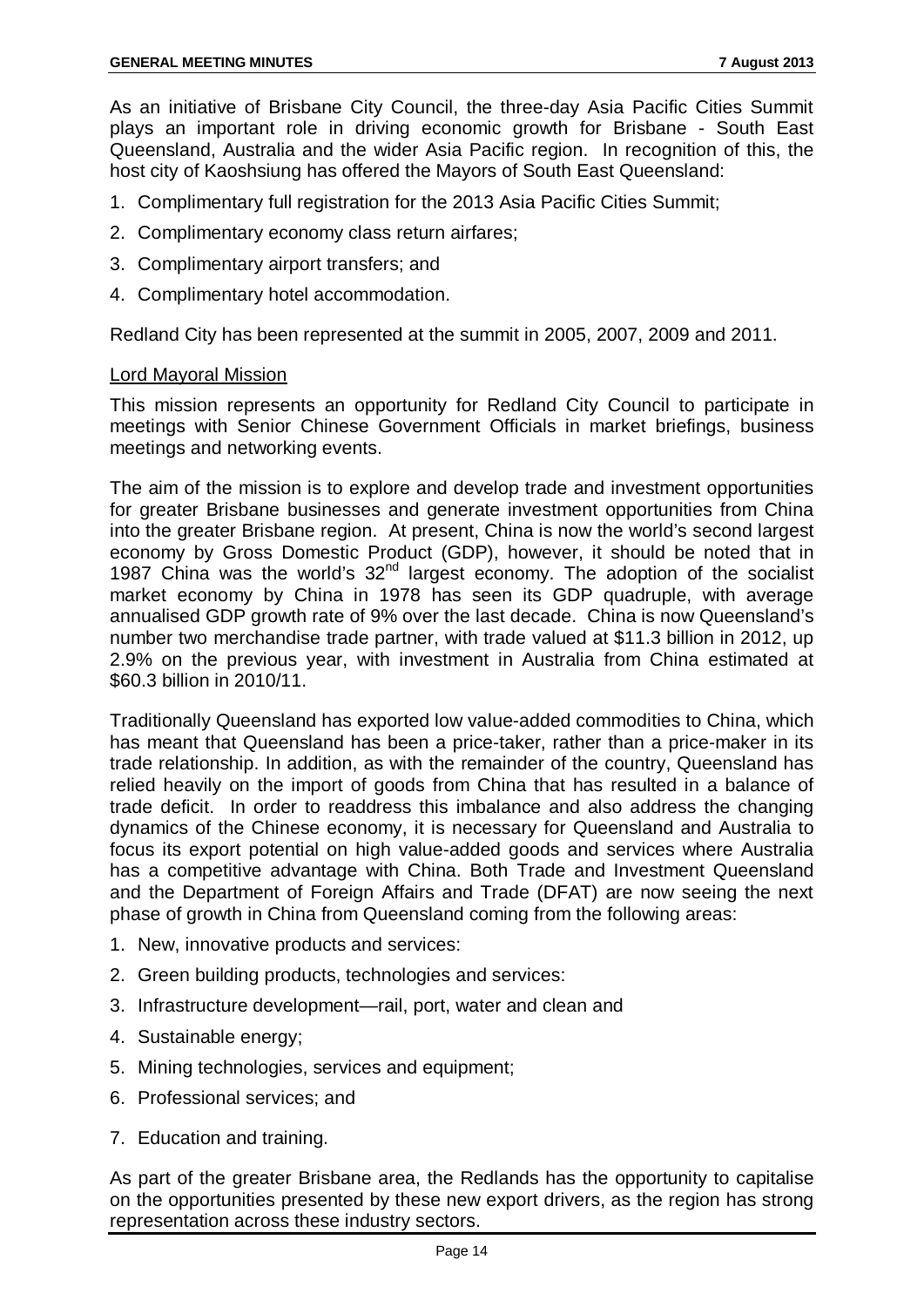As well as political representation from South East Queensland, the Lord Mayoral Mission will also consist of over 80 businesses from across these and other industry sectors, who will be targeting two-way business and investment opportunities for the region. This mission represents a unique opportunity for Redland City to benefit by meeting with Senior Chinese Government Officials and companies as part of the more internationally recognisable COMSEQ, to develop trade and investment links for both Redland City businesses and the broader City.

#### Sister City Visit

It is particularly opportune while in Asia for the Mayor to visit Redland City's Sister City Qinhuangdao City China. This will be the first visit by Mayor Karen Williams to continue to build this relationship and explore the potential for further economic growth between Redland City, Qinhuangdao City and surrounding regions.

In 2005 Mayor Don Seccombe combined his attendance at the 2005 Asia Pacific Cities Conference with further official visits in China. In 2009 Mayor Melva Hobson also combined her attendance at the 2009 Asia Pacific Cities Conference with an official visit to Qinhuangdao.

The economic benefits that can flow from nurturing the formalised Sister City relationship are broad ranging and can include:

- 1. Establishing business contacts;
- 2. Providing a gateway into new markets and product lines;
- 3. Enhancing the overseas reputation of individual firms and for the state as a whole;
- 4. Reducing transactions and search costs in business negotiations;
- 5. Attracting foreign students;
- 6. Facilitating knowledge and technology sharing and developing joint research programs; and
- 7. Increasing tourism.

#### **STRATEGIC IMPLICATIONS**

#### **Legislative Requirements**

There are no legislative requirements associated with this report.

#### **Risk Management**

*Opportunities*

- Establishing business contacts;
- Providing a gateway into new markets and product lines;
- Enhancing the overseas reputation of individual firms and for the state as a whole;
- Reducing transactions and search costs in business negotiations;
- Attracting foreign students;
- Facilitating knowledge and technology sharing and developing joint research programs; and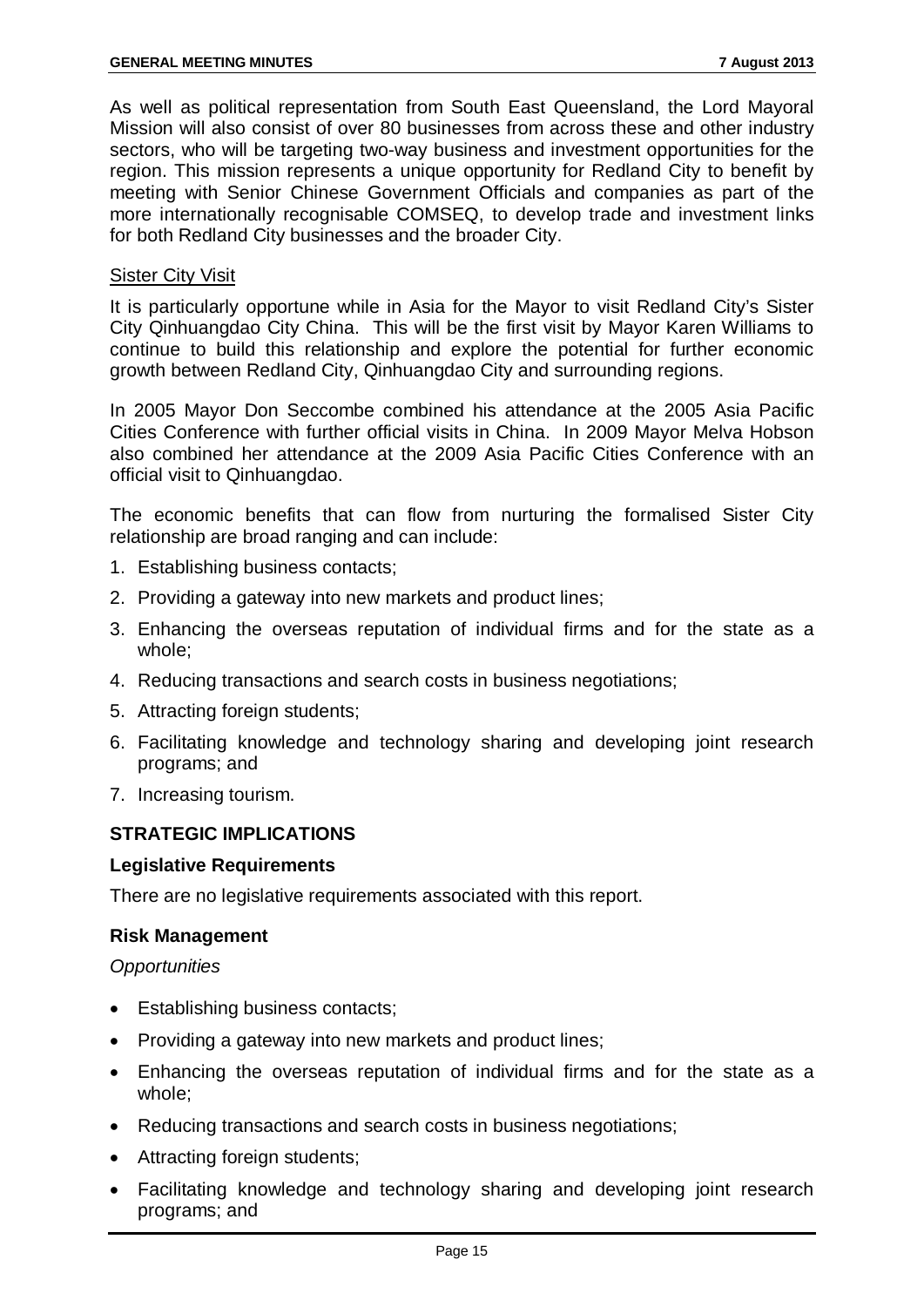• Increasing tourism.

#### *Risks*

- Failure to attend, could result in lost trade and investment opportunities.
- Not visiting our Sister City when already in the region attending a Trade and Cities Summit, could be perceived as an insult in a nation in which cultural and social relationships are intertwined with economic ties.

#### **Financial**

The costs of attendance at the Summit are being funded by the host city. Costs associated with the Lord Mayoral Mission and visiting Redland's Sister City are still being determined. These costs will be funded out of the Mayor's 2013/2014 budget for conference attendance.

#### **People**

This visit is part of the role of the Mayor to represent the people of the Redlands and promote and source business opportunities for the Redlands.

#### **Environmental**

There are no environmental issues associated with this report.

#### **Social**

The Mayors participation in the Lord Mayor's Business mission to mainland China, the Asia Pacific Cities Summit in Taiwan and the visit to visit Redland City's sister city Qinhuangdao in China has the potential to generate future social and cultural ties between Redland City and the two nations.

#### **Alignment with Council's Policy and Plans**

#### *Relationship to Corporate Plan*

The recommendation primarily supports Council's strategic priority of delivering, a supportive and vibrant economy. It will assist in achieving this by providing opportunity for business investment and the development of two-way trade.

#### **CONSULTATION**

In preparing this report consultation has occurred with the Principal Adviser Strategic Economic Development, Executive Office of the Mayor and Councillors, Economic Development Office for the Council of Mayors and the Office of the Lord Mayor for Brisbane.

#### **OPTIONS**

- 1. That Council resolve to approve an international visit in September 2013 by the Mayor to:
	- i. Attend the  $8<sup>th</sup>$  Asia Pacific Cities Summit (APCS) in Kaohsiung Taiwan 9-11 September 2013;
	- ii. Participate in the Lord Mayoral Mission to China in conjunction with the  $8<sup>th</sup>$ Asia Pacific Cities Summit; and
	- iii. Visit Redland City's sister city Qinhuangdao City China.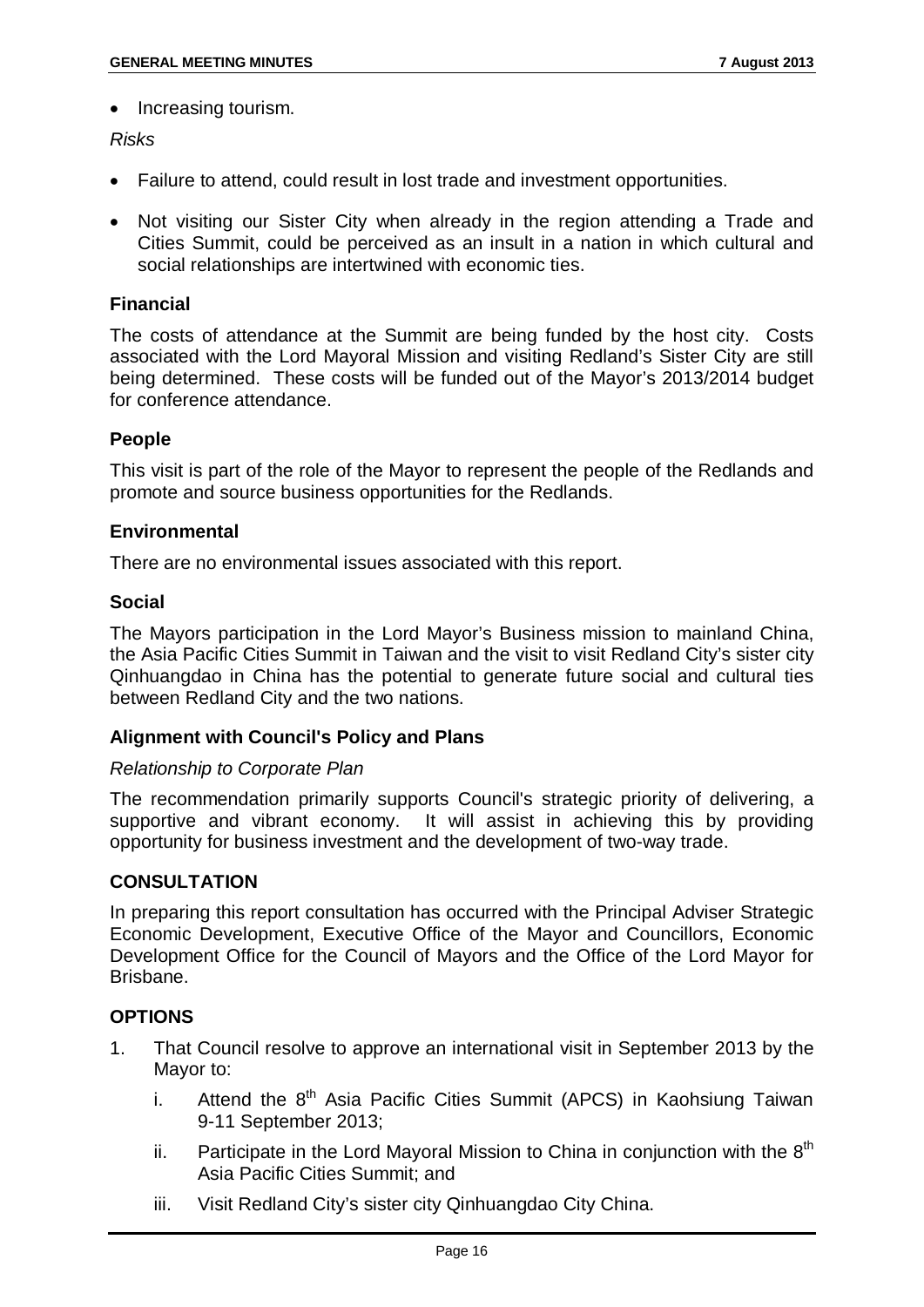- 2. That Council resolve to approve an international visit in September 2013 by the Mayor to:
	- i. Attend the  $8<sup>th</sup>$  Asia Pacific Cities Summit (APCS) in Kaohsiung Taiwan 9-11 September 2013; and
	- ii. Either participate in the Lord Mayoral Mission to China in conjunction with the 8<sup>th</sup> Asia Pacific Cities Summit, or visit Redland City's sister city Qinhuangdao City China.
- 3. That Council resolve not to approve an international visit in September 2013 by the Mayor.

#### **OFFICER'S RECOMMENDATION/ COUNCIL RESOLUTION**

**Moved by: Cr C Ogilvie Seconded by:** 

**That Council resolve to approve an international visit in September 2013 by the Mayor to:**

- **1. Attend the 8th Asia Pacific Cities Summit (APCS) in Kaohsiung Taiwan 9-11 September 2013;**
- **2. Participate in the Lord Mayoral Mission to China in conjunction with the 8th Asia Pacific Cities Summit;**
- **3. Visit Redland City's sister city Qinhuangdao City China; and**
- **4. Conduct any other visits within the South East Asia region for the benefit of the Redlands, either immediately before or immediately after the visits to China and Taiwan.**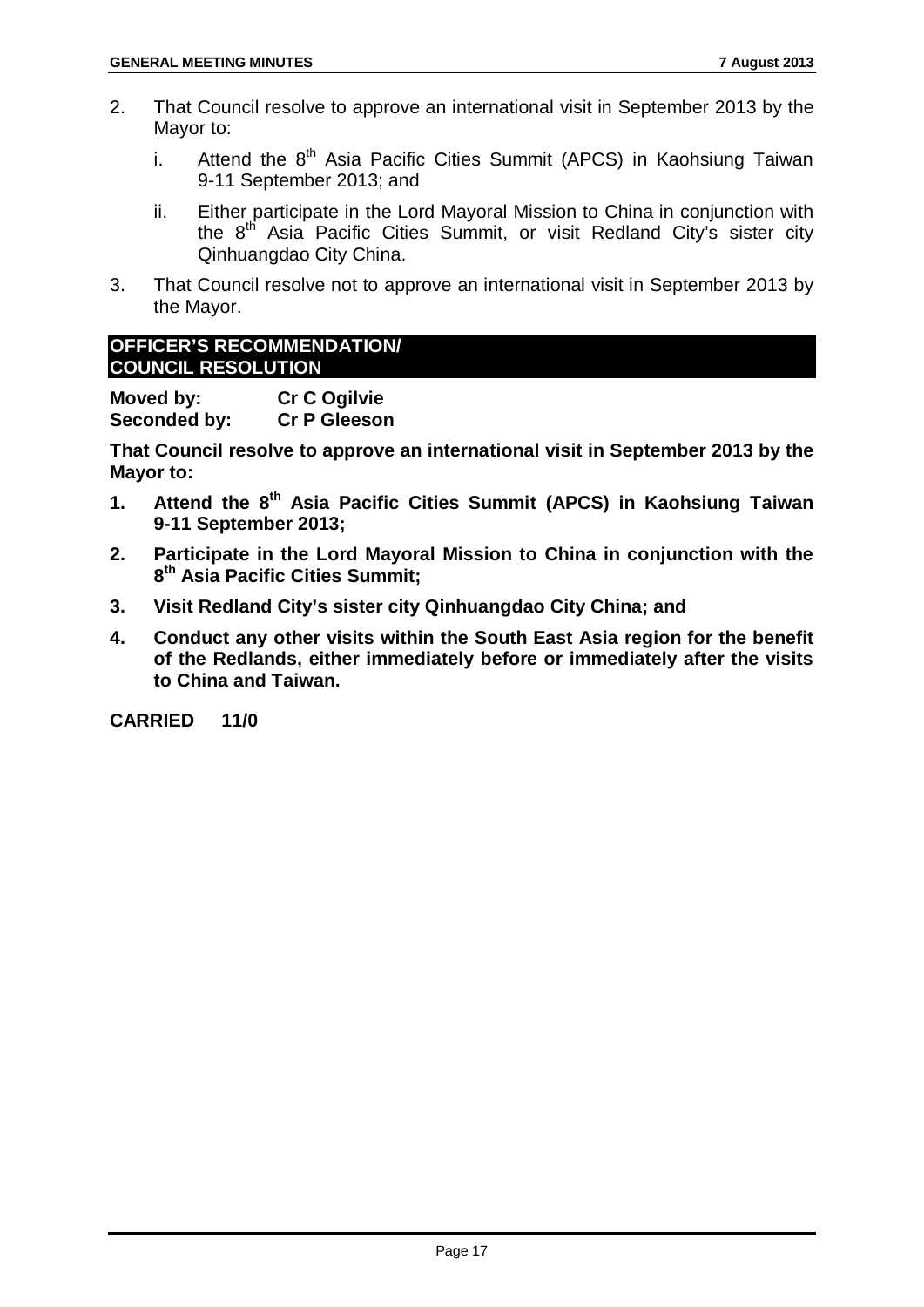#### <span id="page-18-0"></span>**18 URGENT BUSINESS WITHOUT NOTICE**

#### **MOTION TO ACCEPT ITEM OF URGENT BUSINESS**

| Moved by:    | Cr C Ogilvie |
|--------------|--------------|
| Seconded by: | Cr W Boglary |

That permission be granted for Cr Ogilvie to bring forward the following item of Urgent Business.

#### CARRIED 11/0

#### <span id="page-18-1"></span>**18.1 PARKING AT 'ONE MILE' NORTH STRADBROKE ISLAND**

#### **COUNCIL RESOLUTION**

**Moved by: Cr C Ogilvie Seconded by:** 

**That Council resolve to:**

- **1. Urgently provide a solution to the 'One Mile' parking situation;**
- **2. Communicate clearly with the Stradbroke Island community what Council considers to be the legal car parking places at 'One Mile'; and**
- **3. Write to the State Government advocating for a Transport Strategy.**

#### **CARRIED 10/1**

Cr Talty voted against the Council Resolution.

#### <span id="page-18-2"></span>**19 CLOSED SESSION**

#### **MOTION TO CLOSE THE MEETING AT 11.27AM**

| Moved by:    | Cr J Talty |
|--------------|------------|
| Seconded by: | Cr A Beard |

That the meeting be closed to the public pursuant to Section 275 (1) of the *Local Government (Operations) Regulation 2012*, to discuss the following item:

#### **19.1 Urgent Business (Cr Gleeson) – Request for Independent Valuation.**

*The reason that this is applicable in this instance is as follows:*

*(h) other business for which a public discussion would be likely to prejudice the interests of the local government or someone else, or enable a person to gain a financial*

CARRIED 11/0

#### **MOTION TO ACCEPT ITEM OF URGENT BUSINESS**

| Moved by:    | Cr M Elliott |
|--------------|--------------|
| Seconded by: | Cr W Boglary |

That permission be granted for Cr Gleeson to bring forward the following item of Urgent Business.